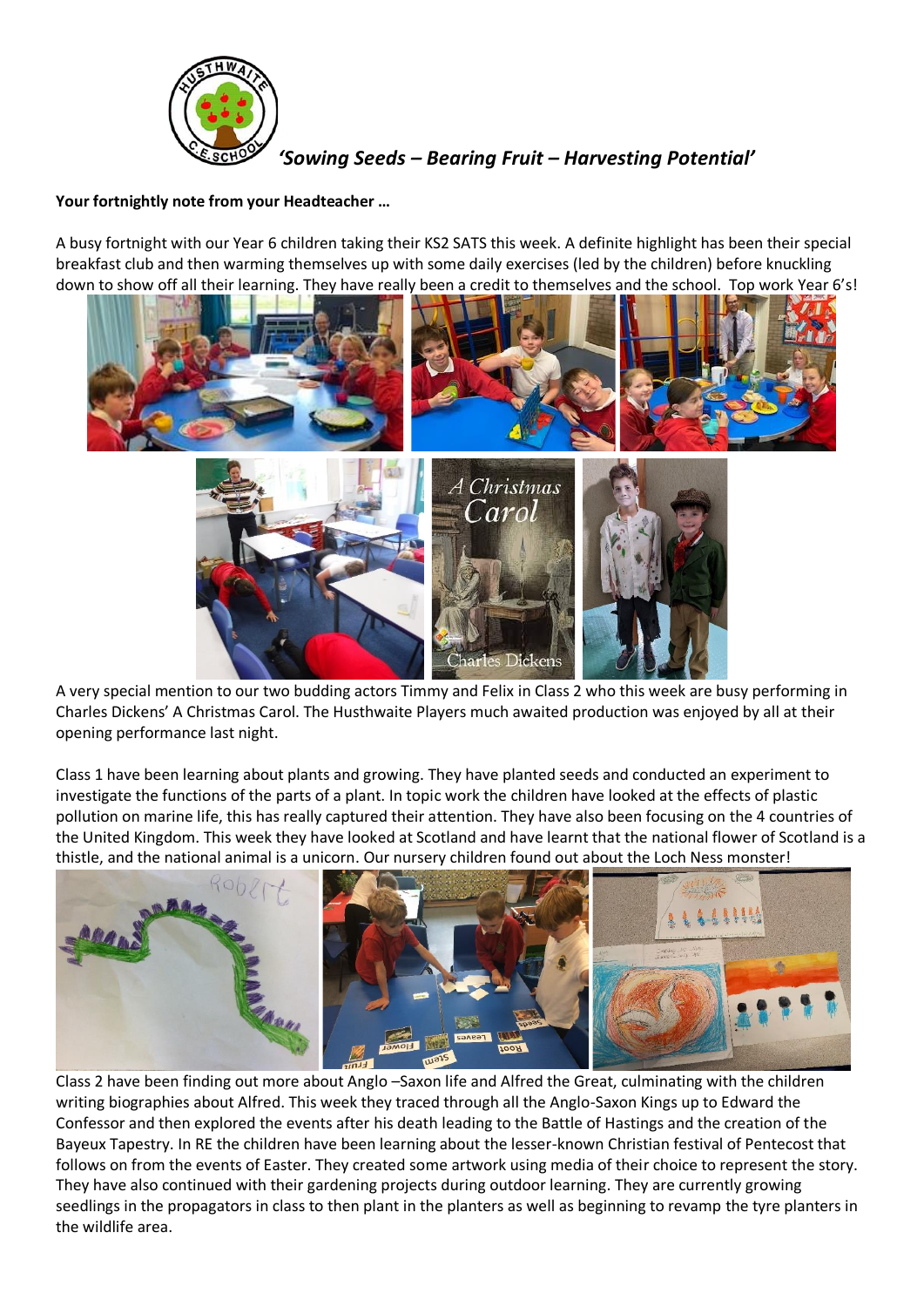

Class 3 have been in the midst of SATS week this week. The Year 6 children have all worked really hard and the Year 5 children have been carrying on with their learning in the hall during test time. In topic they made paper windmills looking at how wind turbines have to turn to catch wind when creating renewable energy. Through their P.E. sessions, they have continued to acquire and develop skills in volleyball and rounders. Also, in R.E., they investigated the architectural beauty of mosque design.

### **Friday 6th May Awards**

# **Class 1, Mrs Jackson.**

*Bird Award* – Jack for confidently talking about plants in science to Mr Haughton and how they turn towards the sunlight when they grow.

*Headteacher's sticker* – William P and Robert for their enthusiasm learning about our new topic of 'Our Wonderful World'.

*Handwriter of the week* – Freya for her independent writing in her topic work about sea creatures.

### **Class 2, Miss Goodchild.**

*Bird Award* – Eliza M for working hard on her biography of Alfred the Great and making sure it included all the criteria asked for.

*Headteacher's sticker* – Freddie for taking a strong lead in outdoor learning painting the tyres, as well as confident fractions work in maths.

*Handwriter of the week* – Rhys for his sustained effort with his handwriting and presentation, meaning all his work is consistently well presented.

# **Class 3, Mr Chapman.**

*Bird Award* – Seb for his coaching and mentoring during volleyball, helping others to improve their game. *Headteacher's sticker* – Esme for her positivity in all lessons.

*Handwriter of the week* – Millie for wonderful presentation in all that she does – it was particularly remarked upon by our governor, Malcolm French, when he came to visit.

#### **Miss Goodchild's Superstars:**

**Class 1:** Scarlett and Hunter.

**Class 3:** Rory

**Friday 13th May Awards**

#### **Class 1, Mrs Jackson.**

*Bird Award* – Evie for her amazing writing. Evie has written independently in both English and topic. Her writing is always interesting to read, she has impressed her teachers. Well done!

*Headteacher's sticker* – Robert for his fantastic drawing of the Loch Ness monster. Phoebe R for her independent work in maths answering tricky calculations.

*Handwriter of the week* – Scarlett for trying hard with letter formation and trying to write simple 3 letter words independently.

# **Class 2, Miss Goodchild.**

*Bird Award* – Felix for his growing confidence with his decimals in Maths this week.

*Headteacher's sticker* – Rhys for remembering lots of previously learnt knowledge in RE.

*Handwriter of the week* – Mollie for her consistently good handwriting and presentation.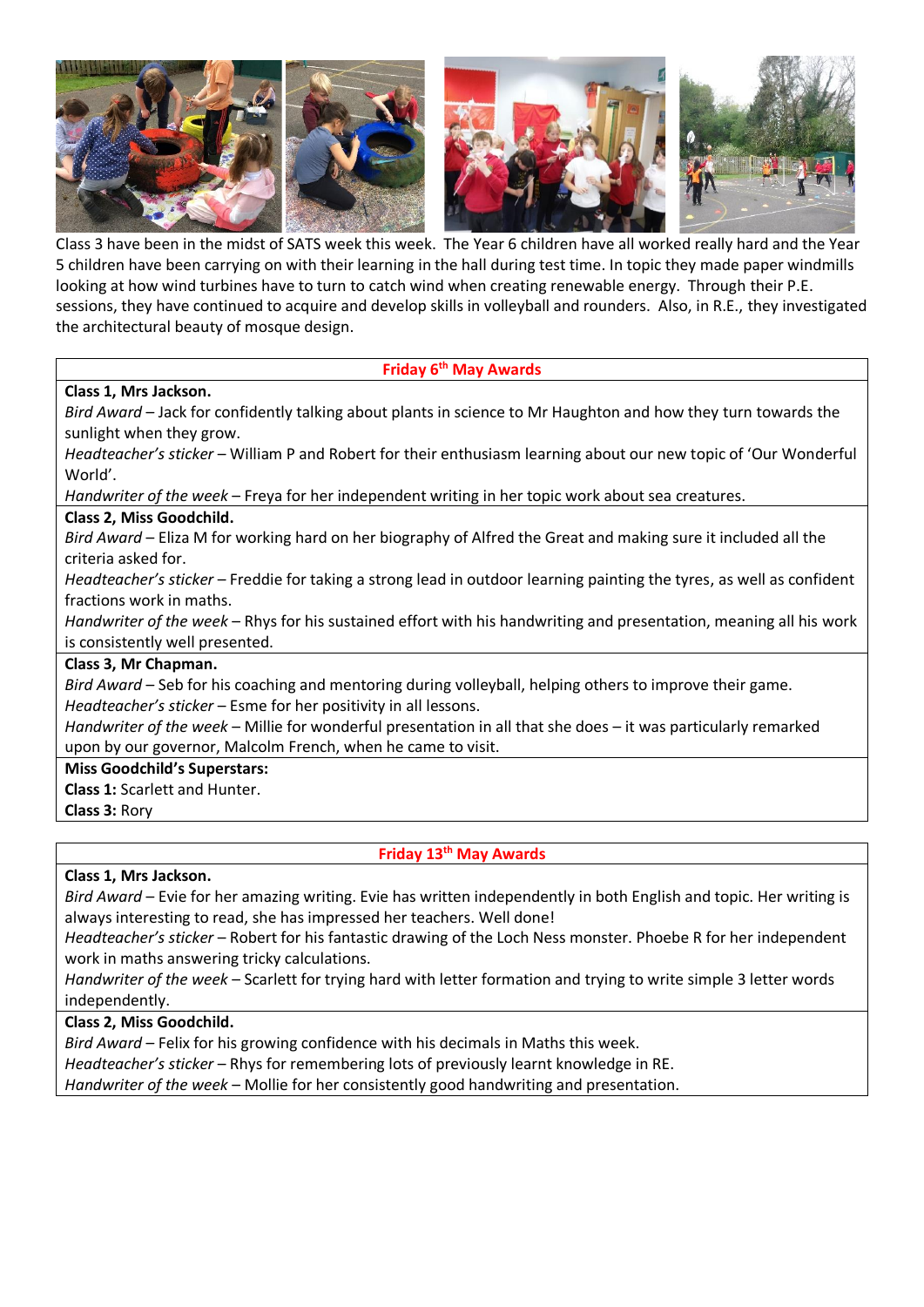#### **Class 3, Mr Chapman.**

*Bird Award* – Jess C for her love of learning in continuing her topic investigation into windmills. *Headteacher's sticker* – Evelyn for choosing an excellent range of music in collective worship. *Handwriter of the week* – Bob for rising to the occasion and presenting his work to the best of his ability consistently this week. **Miss Goodchild's Superstars:**

**Class 1:** Jack and Isla **Class 2:** Joseph and Rufus **Class 3:** Alex

This afternoon you are warmly welcome to **Friday Celebration assembly** in the school hall at 2.50pm, this half term being hosted by Miss Goodchild.

Have a lovely weekend.

### **NOTICES:**

- 'Governor Surgery' Liz Hebdon your Husthwaite parent governor will once again be available on Thursday 19<sup>th</sup> May during drop off time at the school gate. This is an opportunity where you can meet your parent governor for an informal chat and ask any questions you may have. Liz is also available by email [lhebdon@husthwaite.n-yorks.sch.uk](mailto:lhebdon@husthwaite.n-yorks.sch.uk)
- Attached is an invite to all to St Nicholas' Christian Faith discussion group.
- FOHS. As you know on Sunday 17 July it is the 'Husthwaite Rat Race' An exciting obstacle course event for the families of Husthwaite School and other daring, athletic and fun loving local young people to be held on the Newburgh Priory Estate.



Children of Husthwaite school are automatically registered at no cost and will be in the 10am Husthwaite School wave to start the race on the day.

Your child has received a 'Husthwaite Rat Race Pack' which included an information sheet, sponsorship form and t-shirt order form.

For friends and family to sign up please go to:

#### <https://www.eventbrite.co.uk/e/husthwaite-rat-race-tickets-305727768987>

Remember all proceeds are going towards outdoor educational equipment and resources. Our Epic Improvers pupil voice group are really hoping we raise enough to get some new permanent outdoor equipment for everyone to enjoy. There will be a prize for the child at Husthwaite who raises the most money.

Do visit The Husthwaite Rat Race Facebook page:

<https://www.facebook.com/events/s/husthwaite-rat-race/365178985558760/>

• The Beckwith Bequest

Please can we remind all parents and carers of the Beckwith Bequest who give grants to eligible people of all ages who live in, or have been educated in, the parishes of Easingwold or Husthwaite in North Yorkshire. Grants are to help with the costs of education, for example uniform, residential trips, instruments, books etc. Please see our website for further information and application forms.

# • COVID-19 CURRENT ADVICE

For your information the NHS [COVID-19 symptoms in adults](https://www.nhs.uk/conditions/coronavirus-covid-19/symptoms/main-symptoms/?utm_source=07%20April%202022%20C19&utm_medium=Daily%20Email%20C19&utm_campaign=DfE%20C19) and [symptoms in children](https://www.nhs.uk/conditions/coronavirus-covid-19/symptoms/coronavirus-in-children/?utm_source=07%20April%202022%20C19&utm_medium=Daily%20Email%20C19&utm_campaign=DfE%20C19) have been updated. Adults and children who have symptoms of a respiratory infection, including COVID-19, should follow the [UKHSA guidance.](https://www.gov.uk/guidance/people-with-symptoms-of-a-respiratory-infection-including-covid-19#symptoms-of-respiratory-infections-including-covid-19?utm_source=07%20April%202022%20C19&utm_medium=Daily%20Email%20C19&utm_campaign=DfE%20C19)

Children and young people who are unwell and have a high temperature should stay at home and avoid contact with other people, where they can. They can go back to school, college or childcare and resume normal activities when they no longer have a high temperature, and they are well enough to attend. If a child or young person has a positive COVID-19 test result they should try to stay at home and avoid contact with other people for 3 days after the day they took the test, if they can. After 3 days, if they feel